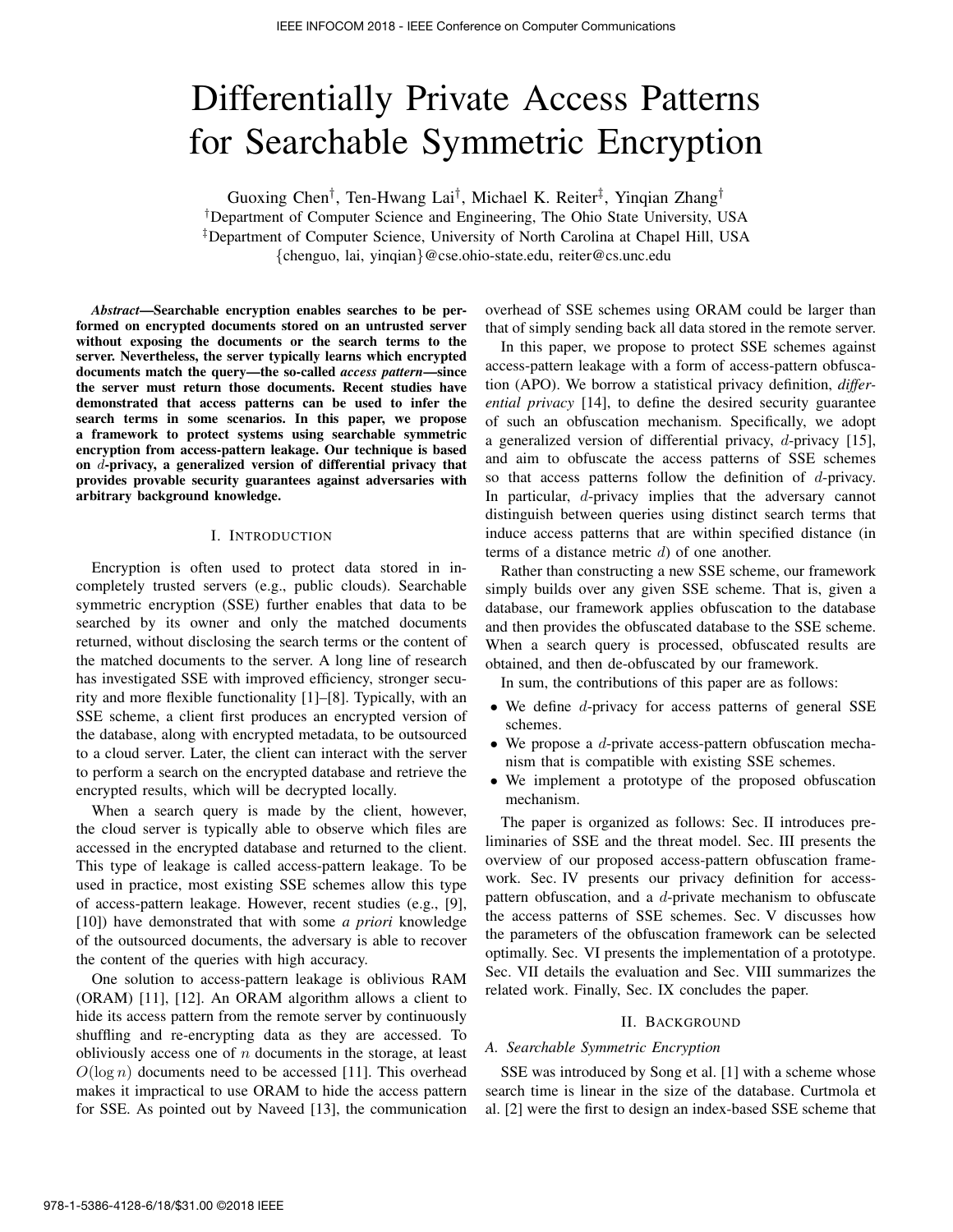achieves sublinear search time. This index-based construction contributed to various subsequent efficient SSE schemes [3]– [8]. In this paper, we focus on index-based SSE schemes.

Let  $\mathbf{D} = (D_1, D_2 \cdots, D_n)$  denote a collection of n documents. Let  $\Delta = \{w_1, w_2, \dots, w_{\|\Delta\|}\}\$  be a set of all possible keywords. Each document  $D_i$  is associated with a keyword list  $W_i \subseteq \Delta$  which consists of all the keywords the document  $D_i$  should be indexed with. For most existing SSE schemes, the keywords are extracted from the content of the document, typically using keyword extraction algorithms provided by the SSE implementations.

A symmetric key encryption scheme is a tuple of three polynomial-time algorithms  $SKE = (Gen, Enc, Dec)$  such that Gen is a probabilistic algorithm that takes as input a security parameter  $\kappa$  and outputs a secret key K; Enc is a probabilistic algorithm that takes as input a key K and a message  $\pi$ , and outputs a ciphertext  $c$ ; Dec is a deterministic algorithm that takes as input a key K and a ciphertext c, and outputs  $\pi$  if c is produced from  $\pi$  under K.

A basic single-server index-based SSE scheme consists of algorithms for building and searching a secure index, and a symmetric key encryption scheme for encrypting and decrypting the documents. Specifically, an index-building algorithm takes as input a secret key  $K$  and a collection  $D$  of documents along with their keyword lists  $W$ , and outputs a secure index I. A document collection D is encrypted as a collection c of ciphertexts using SKE.Enc. Both I and c are stored in the remote server. The search algorithm takes as input a query  $\tau$ and a secure index I, and outputs a set of indices that point to the ciphertexts to be returned to the client, where they are decrypted locally using SKE.Dec. These algorithms are called during an SSE scheme's different phases, referred as the setup phase and the search phase, shown in Fig. 1. A more formal definition of SSE is provided as follows.

Definition 1. *(Searchable Symmetric Encryption (SSE)). An SSE scheme is a tuple* (KeyGen*,* BuildIndex*,* Token*,* Search*,* SKE) *of four polynomial-time algorithms and a symmetric key encryption scheme such that,*

- $(K_I, K_D) \leftarrow \text{KeyGen}(1^{\kappa})$  *is a probabilistic key generation algorithm for the client to setup the SSE scheme. It takes a security parameter*  $\kappa$  *as input, and outputs a secret key*  $K_I$ *for the secure index, and a secret key*  $K_D \leftarrow \mathsf{SKE}.\mathsf{Gen}(1^\kappa)$ *for the document collection.*
- I  $\leftarrow$  BuildIndex $(K_I, (D, W))$  *is a probabilistic algorithm for the client to build a secure index. It takes as input a secret key* K<sup>I</sup> *, a document collection* D *along with keyword lists* W*, and outputs a secure index* I*.*
- $\tau \leftarrow$  Token $(K_I, w)$  *is a (possibly probabilistic) algorithm for the client to generate search tokens. It takes a secret key*  $K_I$  *and a keyword w, and outputs a search token*  $\tau$ *.*
- $\mathbf{R} \leftarrow$  Search $(\mathbf{I}, \tau)$  *is a deterministic algorithm for the server. It takes as input a secure index* I *and a search token*  $\tau$ *, and outputs a set*  $\bf{R}$  *of document identifications.*
- $c \leftarrow$  SKE.Enc( $K_D, D$ ) *is a probabilistic algorithm for the client to encrypt the document collection. It takes a secret*



Fig. 1: Searchable Symmetric Encryption schemes

*key*  $K_D$  *and a document D, and outputs a ciphertext c. A collection*  $\mathbf{c} = \{c_1, c_2, \dots, c_n\}$  *of ciphertexts is produced by encrypting the documents in* D *one by one.*

•  $D \leftarrow \mathsf{SKE}.\mathsf{Dec}(K_D, c)$  *is a deterministic algorithm for the client to decrypt a ciphertext of a document. It takes* as input a secret key  $K_D$  and a ciphertext c, and outputs *a document* D*.*

An SSE scheme is *correct* if the returned set of indices contains all indices of the documents that satisfy the query.

The main difference between our SSE definition and others from the literature [2] is that ours explicitly describes the keyword lists in BuildIndex while others implicitly assume the keyword lists are all words extracted from the documents.

While more recent SSE schemes might have additional algorithms to support improved utility, such as updates [3] and boolean queries [5], we focus on the above basic setting in this paper for its generality.

## *B. Query Recovery Attacks*

Almost all existing efficient SSE schemes, except costly ORAM based schemes [12], leak access patterns, namely, which documents are returned in response to a query. However, it has been demonstrated that SSE schemes with access-pattern leakage are vulnerable to *query recovery attacks*.

The goal of a query recovery attack is to recover the content of a query (i.e., the plaintext keyword) issued by the client to the server. This attack, which was first proposed by Islam et al. [9], is usually dubbed the *IKK attack*. In the IKK attack, it is assumed that the adversary has some *a priori* knowledge of the whole document collection. In particular, the IKK attack assumes that the adversary has the knowledge of a  $r \times r$  matrix M that depicts the probability of keyword co-occurrence, where  $r$  is the number of keywords that are known to the adversary. The value in the  $(i, j)^{th}$  cell of matrix M represents the probability that both the  $i^{th}$  and  $j^{th}$  keywords appear in any random document  $D \in \mathbf{D}$ . Note if the adversary can exactly compute matrix M for the entire document collection, the effectiveness of the attack can be greatly improved.

After observing the access patterns revealed by  $l$  clientissued queries, the adversary carries out the attack as follows: An  $l \times l$  co-occurrence matrix  $\hat{M}$  is computed from the observed access patterns. This should be a sub-matrix of M. The best match of  $M$  to  $M$  can be generated by optimization methods such as simulated annealing. From the match, a guess for each query can be made. The authors conducted evaluations on the Enron email dataset [16]. The queryable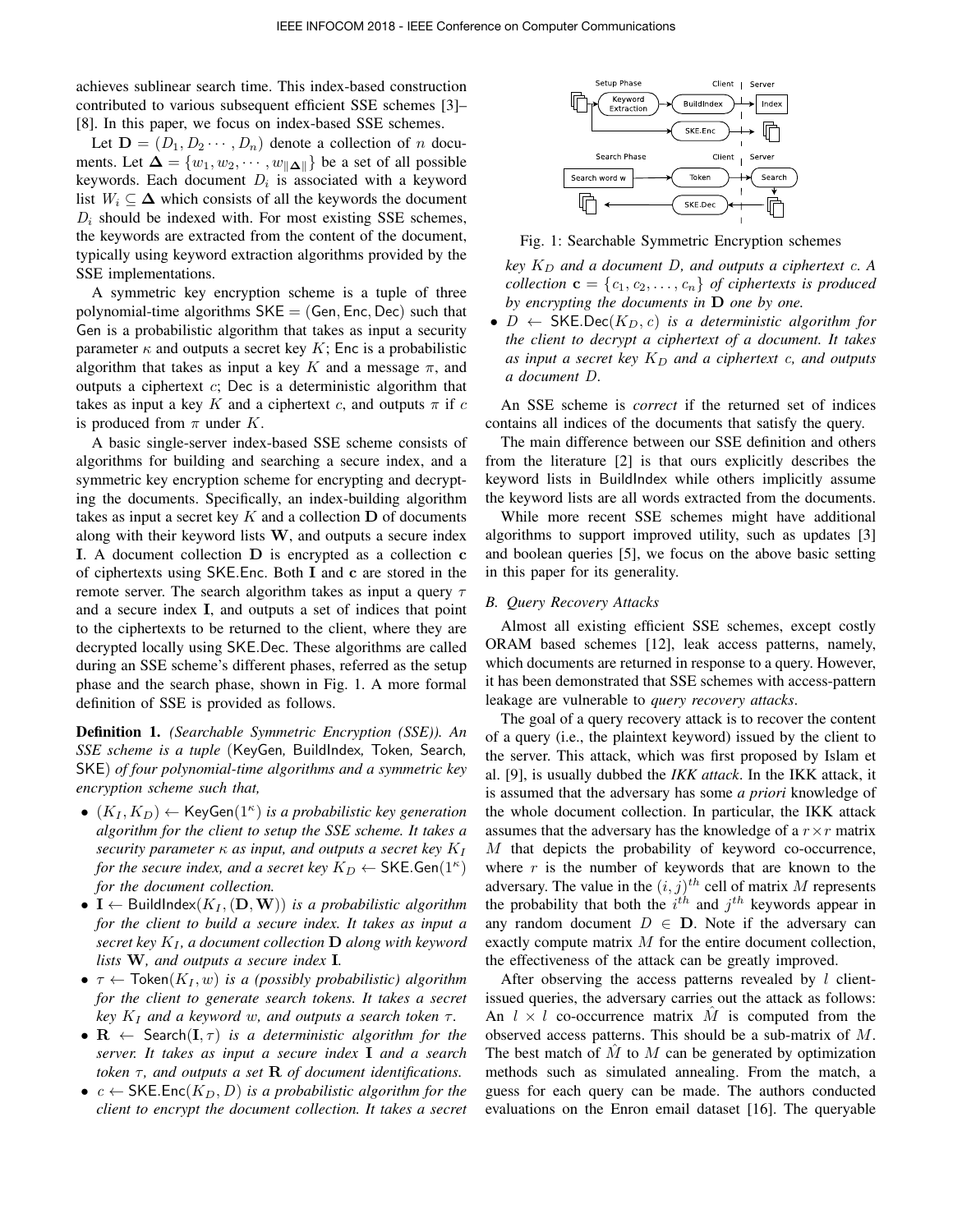keywords were the most common words in the document collection, after removing a set of stopwords (e.g., "the", "is"). Queries were picked from these keywords uniformly at random. A near perfect (100%) recovery rate was reported with 500 queryable keywords and 150 unique queries.

Cash et al. [10] improved the IKK attack with the additional assumption that the adversary also knows the number of documents in the document collection that matches each keyword. Instead of using a co-occurrence probability matrix, the adversary uses a co-occurrence count matrix. Each  $(i, j)$ <sup>th</sup> cell contains the number of documents containing both  $i^{th}$ and  $j<sup>th</sup>$  keywords. The evaluations on the Enron email dataset demonstrated a recovery rate of near 100% when the number of queryable keywords varied from 500 to 7500.

# *C. Erasure Coding*

Erasure coding is widely used in storage systems to tolerate failures by adding redundancy to stored data. An erasure code transforms a "message," such as a document, into a longer message in a way that the original message can be reconstructed from the longer message even if parts of the longer message have been lost. More specifically, for a message of  $k$ symbols, a longer message of  $m$  symbols can be generated in such a way that the original message can be recovered from any k symbols of the longer message. Such an erasure code is called a  $k$  out of  $m$  erasure code.

In this paper, erasure coding works as follows: a document is equally partitioned into k shards. Then,  $m-k$  parity shards are produced such that the original document can be reconstructed from any  $k$  of these  $m$  shards. Note that all these  $m$  shards are of the same size, which is  $\frac{1}{k}$  of the original's size.

## *D. Attack Model*

The scenario considered in this paper is a user searching documents, through SSE client software, in an encrypted database that is stored on a remote server. The adversary in the scenario is the remote server who is capable of observing the accessed indices and documents (i.e., the access patterns) and is curious about the content of the user's queries.

To be more specific, in this paper, we consider an *honestbut-curious adversary, who has complete knowledge of the document collection*. An honest-but-curious server follows the pre-defined algorithms run between the server and the client. It simply passively monitors the storage access patterns and infers the content of the corresponding queries.

We emphasize that our threat model is different from the model for private information retrieval (PIR). PIR allows the content of each uploaded document to be known by the adversary but aims to prevent the adversary from learning the content of the queries [17], [18]. In contrast, in our threat model, each document is encrypted before it is uploaded to the server. The adversary is unable to figure out which document a ciphertext is created from. Moreover, the queries of SSE schemes are tokens generated from the keywords, but most PIR schemes do not involve keywords.

# III. FRAMEWORK FOR ACCESS-PATTERN OBFUSCATION

In this section, we present a framework to obfuscate access patterns in a principled way. The design goal of our framework is to provide an access-pattern obfuscation mechanism that is compatible with existing SSE schemes.

To obfuscate the access patterns, we need to add both *false positives* and *false negatives* to the search results. By false positives, we mean the server returns some documents that do not match the query (also called fake documents, or dummy documents in prior work [9], [10], [19]). By false negatives, we mean the server does not return some documents that match the query. While false positives contribute to the communication overhead, false negatives would violate the *correctness* of the SSE scheme.

To handle the *correctness* issue, we introduce redundancy to the document collection using erasure codes. Each document is encoded into multiple shards, and the collection of all these shards, instead of the original document collection, is encrypted and outsourced to the remote server. As long as enough shards of a matched document are returned, this document can be successfully decoded and presented to the client. We use *recall rate* to represent the percentage of matching documents that are successfully decoded for a query. We argue that allowing a probability that some matching documents may not be returned is essential to achieve a provable privacy guarantee such as differential privacy, and a fairly high recall rate, say 99.99%, can be useful in practice already.

Our framework has two phases, in accordance with the setup phase and the search phase of an SSE scheme. We will detail these phases in Sec. III-A and Sec. III-B, respectively.

#### *A. Setup Phase*

In the SSE setup phase, as described in Sec. II, the SSE client first extracts keywords from the documents, and then builds the secure index using the BuildIndex algorithm provided by the SSE scheme. To work with any SSE implementations, our design of the access-pattern obfuscation framework does not make any changes to the BuildIndex algorithm itself, but rather obfuscates the  $(D, W)$  pairs before using them as the input of BuildIndex algorithm.

Suppose a  $k$  out of  $m$  erasure code is used. Fig. 2 illustrates the access-pattern obfuscation during the setup phase.

- 1. For each document  $D$ , we first use the keyword extraction algorithm of the SSE scheme to extract a keyword list  $W$ ;
- 2. Erasure coding is applied to create  $m$  shards for  $D$ . Each shard is appended with the same keyword list  $W$  of  $D$ .
- 3. For newly created shards and their keyword lists, the access-pattern obfuscation mechanism is applied (detailed in Sec. IV) so that some shards of the matching documents will not be returned in response to a query (i.e., false negatives) while some shards of the non-matching documents will be returned (i.e., false positives).
- 4. The rest of the setup process of the original SSE scheme is performed. The encrypted shards are uploaded to the remote server in a random order to prevent the adversary from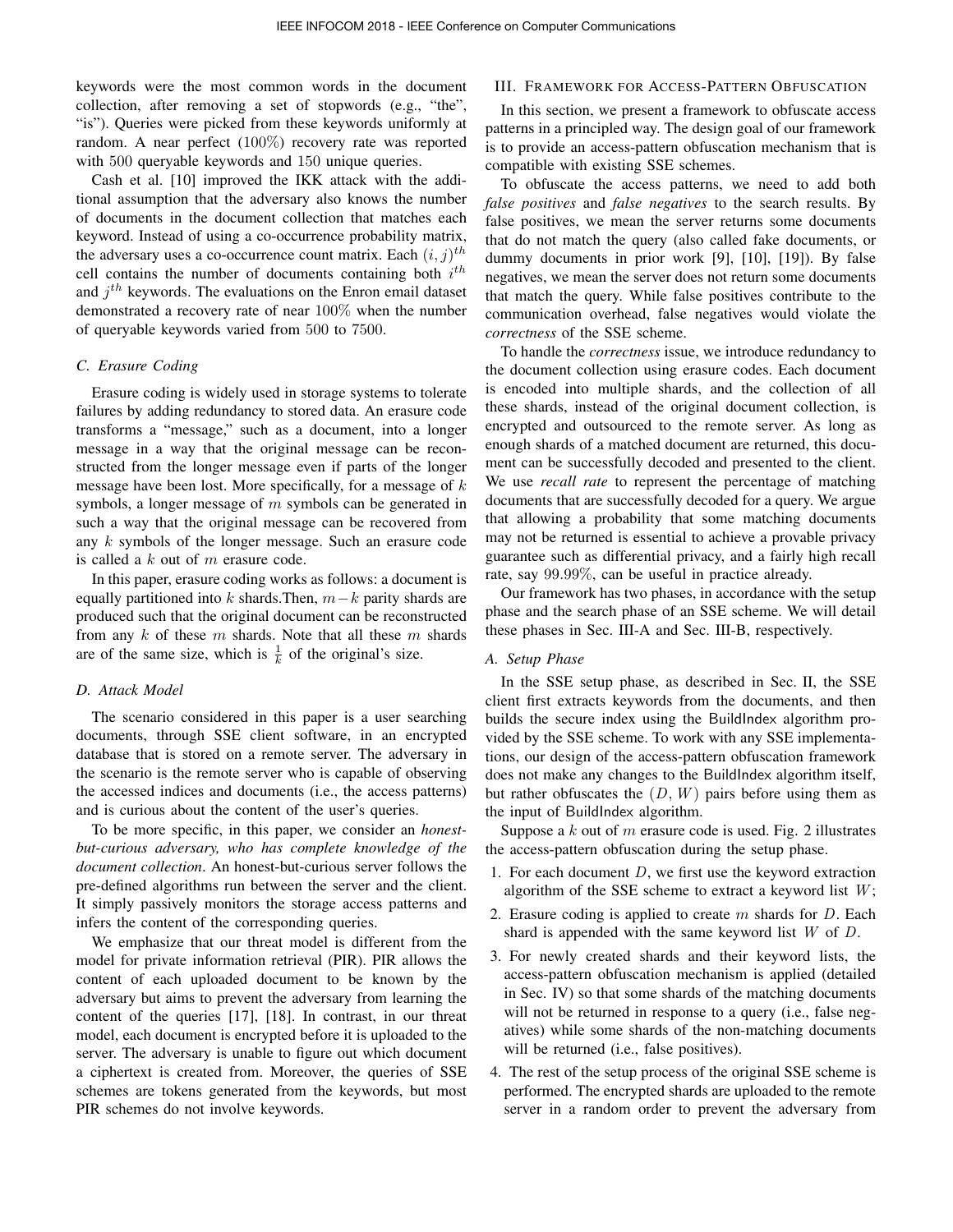

Fig. 2: Access-pattern obfuscation in the setup phase.

## Algorithm 1: Setup\_APO

Input: A document collection and keyword lists (D,W); Secret keys  $(K_I, K_D)$ ; Parameter  $m, k$ Output: a secure index I and a ciphertext collection c; initialize  $(D', \mathbf{W}') = (\{\}, \{\})$ ; for  $(D, W) \in (\mathbf{D}, \mathbf{W})$  do  $D_1, \ldots, D_m \leftarrow ErasureCode. Enc(m, k, D)$ for  $i \in [1, \ldots, m]$  do<br>  $\mid D', W' \leftarrow \textsf{Func\_APO}(D_i, W)$ append  $D'$  to  $\mathbf{D}'$ ,  $W'$  to  $\mathbf{W}'$  $\mathbf{I} \leftarrow$  BuildIndex $(K_I, (\mathbf{D}', \mathbf{W}'))$  $\mathbf{c} \leftarrow \{c | c \leftarrow \mathsf{SKE}.\mathsf{Enc}(K_D, D'), D' \in \mathbf{D'}\}$ return  $(I, c)$ 

trivially figuring out that consecutively uploaded ciphertexts are shards of the same document.

Due to the use of erasure codes, the number of outsourced units (originally documents, now shards) increases by  $m$  times. From the view of the client, she has a collection of  $n_c$ documents. From the view of the server, he stores  $n = m \times n_c$ shards. We will use the notation  $n_c$  and n in the following sections indiscriminately.

Algorithm 1 shows the algorithm used for access-pattern obfuscation in the setup phase. The access-pattern obfuscation function Func APO will be detailed in Sec. IV.

#### *B. Search Phase*

In the search phase, the search related algorithms of the original SSE scheme will be performed first. The returned shards are decrypted. And the matching documents with enough shards are reconstructed. Fig. 3 shows this procedure.

- 1. Given a search keyword  $w$ , the default Token algorithm is applied and the resulting search token is sent to the server.
- 2. The received shards are decrypted.
- 3. Shards from the same original documents are grouped together. Documents with at least  $k$  shards are reconstructed and presented to the client.

Algorithm 2 shows the algorithm used for access-pattern obfuscation in the search phase.

#### IV. d-PRIVATE ACCESS-PATTERN OBFUSCATION

#### *A. Formal Definition*

Access Patterns. Consider a collection of  $n_c$  documents, each of which is encoded into  $m$  shards using  $k$  out of  $m$ erasure coding. The resulting  $n = m \times n_c$  shards are shuffled, encrypted, and then stored in the server. We use a  $n$ -bit vector  $x$  to represent the access pattern of the shards when processing



Fig. 3: Access-pattern obfuscation in the search phase.

## Algorithm 2: Search\_APO

**Input:** A search keyword w; Secret keys  $(K_I, K_D)$ ; Parameter  $m, k$ **Output:** Resulting documents  $\hat{\mathbf{D}}$ ; initialize  $\hat{\mathbf{D}} = \{\}$ ;  $τ$  ← Token $(K_I, w)$  $\mathbf{R} \leftarrow \mathsf{Search}(\mathbf{I}, \tau)$  $Shard_i \leftarrow \text{Dec}(K_D, c_i), i \in \mathbf{R}$ Group  $Shard_i$  of the same original documents together for *each shard group* G do if  $|\mathbf{G}| \geq k$  then  $D \leftarrow ErasureCode, Dec(m, k, \mathbf{G})$ append  $D$  to  $\hat{\mathbf{D}}$ return D

a query  $\tau$ , with  $x_i = 1$  indicating the *i*-th shard is accessed and returned, and  $x_i = 0$ , not accessed. For example, when  $n_c = 2, k = 2, m = 3$ , the server stores 6 encrypted shards. Suppose the first, third and fourth shards are from the first original document and the rest are from the other. An access pattern  $x = 101100$  means the first, the third and the fourth shards are retrieved. Therefore, the first original document will be successfully decoded. We will use this case as a running example in the following discussion. Let  $\mathcal{X} \subseteq \{0,1\}^n$  denote the set of all possible access-pattern vectors.

As mentioned in Sec. III, to obfuscate access patterns, we need to intentionally induce false positives and false negatives. Interpreted from the view of an access-pattern vector, we need to flip some bits of  $x$  from 0 to 1 (returning non-matching shards, i.e., false positives) and flip some bits from 1 to 0 (not returning matching shards, i.e., false negatives), to obtain an obfuscated access pattern  $y$ . In our running example, suppose the access-pattern vector  $x = 101100$  is obfuscated into  $y =$ 001110. When the query  $\tau$  is processed, the server returns two matching shards (the third and fourth) and a non-matching shard (the fifth). Since  $k = 2$ , two shards are enough to decode the first original document. We will discuss how to choose  $m$ and  $k$  to achieve high recall in Sec. V. Here, we focus on how to obfuscate access patterns with privacy guarantees.

The goal of our privacy definition is to guarantee that for access patterns that are *similar*, the obfuscated access patterns generated from them are indistinguishable. For example, when  $x = 111000$ ,  $x' = 110100$ , and an obfuscated access pattern  $y = 110001$  is observed with high probability, the adversary cannot tell whether  $x$  or  $x'$  was the original access pattern. We use *metrics* to measure the similarity of access patterns.

**Metrics.** A metric on a set  $\mathcal{X}$  is defined as a function d:  $\mathcal{X} \times \mathcal{X} \to \mathbb{R}$ , such that  $d(x, y) = 0$  iff  $x = y$ ;  $d(x, y) = 0$  $d(y, x)$ ; and  $d(x, y) + d(y, z) \ge d(x, z)$  for all  $x, y, z \in \mathcal{X}$ .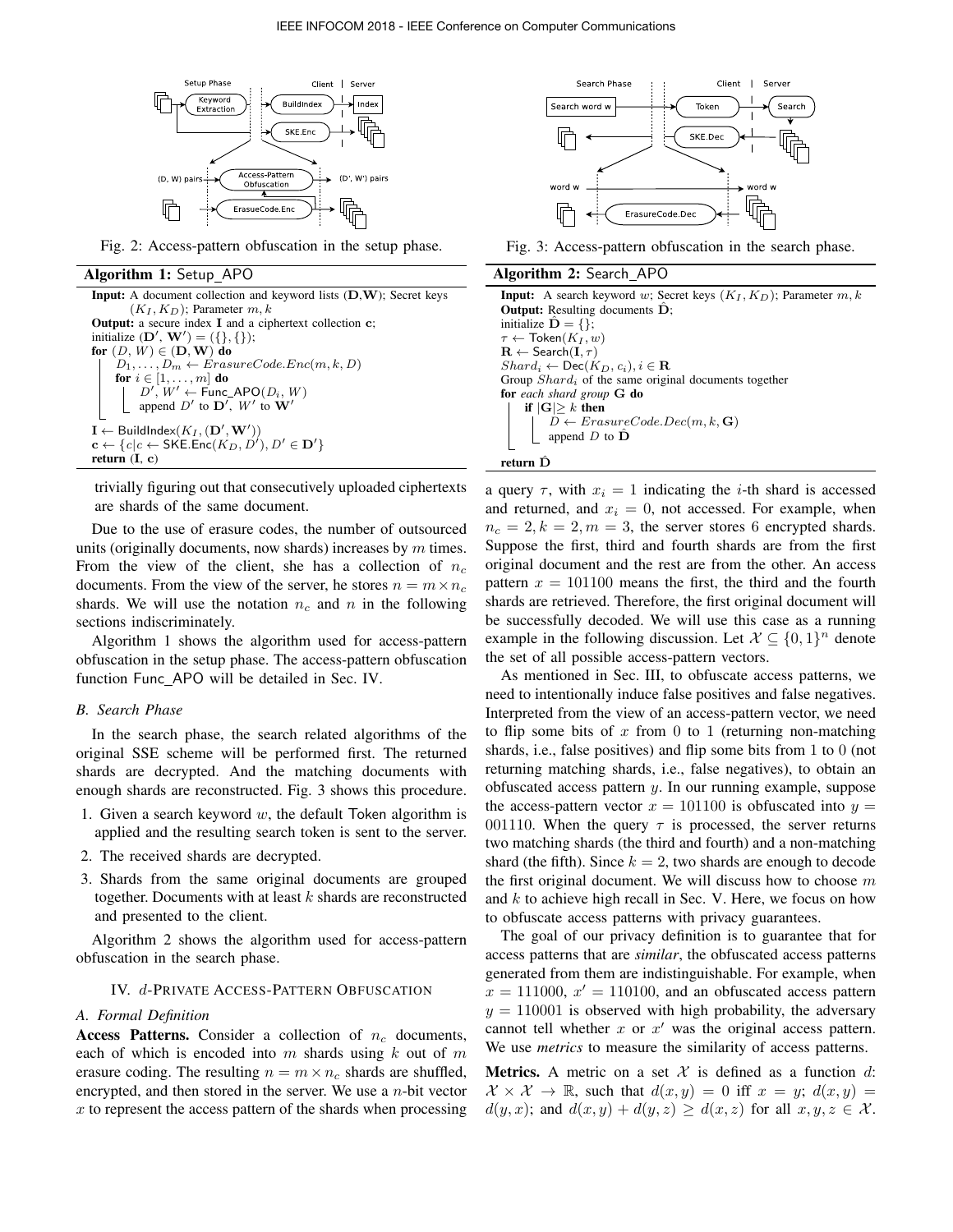For example, Hamming distance  $d_h$  is a metric for *n*-bit binary vectors, such that  $d_h(x, y) = |\{i \mid x_i \neq y_i, i = 1, ..., n\}|$ .

**Mechanisms.** Let  $\mathcal{Y} \subseteq \{0, 1\}^n$  denote the set of all possible obfuscated access-pattern vectors. An access-pattern obfuscation mechanism probabilistically converts an access-pattern vector to another access-pattern vector. More precisely, an access-pattern obfuscation mechanism  $\mathcal K$  from  $\mathcal X$  to  $\mathcal Y$  is a probabilistic function:  $K : \mathcal{X} \to \mathcal{Y}$ 

d-Privacy. In this paper, we leverage a generalization of differential privacy, called d-privacy [15]. The notation  $d$  in  $d$ -privacy stands for a metric. We will customize  $d$ -privacy to define the privacy guarantee of our access-pattern obfuscation mechanism by using the Hamming distance  $d_h$ .

Definition 2. *An access-pattern obfuscation mechanism* K :  $\mathcal{X} \to \mathcal{Y}$  gives  $\epsilon d_h$ -privacy, iff  $\forall x, x' \in \mathcal{X}$  and  $\forall S \subseteq \mathcal{Y}$ 

$$
Pr[\mathcal{K}(x) \in S] \le e^{\epsilon d_h(x, x')} Pr[\mathcal{K}(x') \in S]
$$

Here  $\epsilon$  is a privacy parameter which is a non-negative real number. Generally, the smaller  $\epsilon$ , the stronger privacy guarantee and usually larger overhead. The intuition of  $d$ -privacy is that similar access patterns (e.g.,  $x$ ,  $x'$  with small Hamming distance) generate similar obfuscated access patterns. So from an obfuscated access pattern, it is difficult to infer its original access pattern. Note that the privacy guarantee is determined by both the privacy parameter and the distances between the access patterns to be protected. So for more diverse access patterns, smaller  $\epsilon$  is needed, resulting in larger overhead.

#### *B. Achieving ed<sub>h</sub>-private APO*

Consider flipping each bit of the access pattern independently. Specifically, let  $p$  denote the probability flipping bit  $x_i = 1$  to  $y_i = 1$ , i.e.,  $p = Pr[y_i = 1 | x_i = 1]$ ; let q denote the probability flipping bit  $x_i = 0$  to  $y_i = 1$ , i.e.,  $q = Pr[y_i = 1 | x_i = 0].$ 

Define an obfuscation mechanism  $K_f$  such that, given an access pattern  $x \in \mathcal{X}$ , it outputs any  $y \in \mathcal{Y}$  with probability

$$
\Pr[\mathcal{K}_f(x) = y] = \Pr[y|x] = \prod_{i=1}^n \Pr[y_i|x_i]
$$

where

$$
\Pr[y_i = 1 | x_i = 1] = p \qquad \Pr[y_i = 1 | x_i = 0] = q
$$
  
\n
$$
\Pr[y_i = 0 | x_i = 1] = 1 - p \qquad \Pr[y_i = 0 | x_i = 0] = 1 - q
$$

We enforce two constraints on  $p$  and  $q$  to make the mechanism practical:

- $Pr[y_i = 1 | x_i = 0] < Pr[y_i = 1 | x_i = 1]$ : the intuition is that a non-matching shard should have a lower probability to be retrieved than a matching shard;
- $Pr[y_i = 1 | x_i = 0] < Pr[y_i = 0 | x_i = 1]$ : the intuition is that a non-matching shard should have a lower probability to be flipped than a matching shard.

So we have  $q < p$  and  $q < 1 - p$ .

Now, we prove that  $\mathcal{K}_f$  achieves  $\epsilon d_h$ -privacy.

**Theorem 1.** *The access-pattern obfuscation mechanism*  $K_f$ *achieves*  $\epsilon d_h$ -privacy, where  $\epsilon = \ln \frac{p}{q}$ .

## Algorithm 3: Func\_APO

**Input:** A document shard and its keyword list  $(D_s, W)$ ; Privacy parameters  $p, q$ ; **Output:** A document shard with its obfuscated keyword list  $(D_s, W')$ ; initialize  $W' = \{\};$ for  $w \in \Delta$  do if  $(w \in W \text{ and } rand() \leq p)$  or  $(w \notin W \text{ and } rand() \leq q)$  then add  $w$  to  $W'$ ; return  $(D_s, W')$ 

*Proof.* It is equivalent to show that  $\forall x, x' \in \mathcal{X}$  and  $\forall y \in \mathcal{Y}$ 

$$
\Pr[\mathcal{K}_f(x) = y] \le e^{\epsilon d_h(x, x')} \Pr[\mathcal{K}_f(x') = y]
$$
 (1)

We have

$$
\frac{\Pr[\mathcal{K}_f(x) = y]}{\Pr[\mathcal{K}_f(x') = y]} = \frac{\prod_{i=1,...,n} \Pr[y_i | x_i]}{\prod_{i=1,...,n} \Pr[y_i | x_i']} = \prod_{x_i \neq x_i'} \frac{\Pr[y_i | x_i]}{\Pr[y_i | x_i']} \n\leq \prod_{x_i \neq x_i'} \max\left\{\frac{p}{q}, \frac{q}{p}, \frac{1-p}{1-q}, \frac{1-q}{1-p}\right\} \n= \left(\frac{p}{q}\right)^{d_h(x, x')} = e^{\ln \frac{p}{q} d_h(x, x')}
$$

Hence, we have inequality (1).

Algorithm 3 shows the algorithm of access-pattern obfuscation for a single document shard.

## V. PARAMETER OPTIMIZATION

In this section, we discuss how to select parameters  $m$ ,  $k, p, q$ . We model it as a optimization problem. Here we consider the average fraction  $v$  of keywords (with regards to all queryable keywords in the SSE scheme) contained in each document as a constant. The average fraction of documents that will be returned for each query is also  $v$  if the query is chosen uniformly at random, since each document will be returned with probability  $v$  for containing that query keyword.

The measurements to be considered are:

- *Privacy budget*:  $T_1 = \epsilon m = m \ln \frac{p}{q}$ . Theorem 1 shows that  $\epsilon = \ln \frac{p}{q}$  for p, q such that  $p > q$  and  $p+q < 1$ . And due to the use of erasure codes, the Hamming distances between the access patterns is proportional to  $m$ . This should be reflected in the privacy budget as a multiplier.
- *Document storage overhead*:  $T_2 = \frac{m}{k}$ . Each document is encoded into m shards, each has  $\frac{1}{k}$  of the original's size, resulting in  $\frac{m}{k}$  times overhead for document storage.
- *Index storage overhead*:  $T_3 = (p + (\frac{1}{v} 1)q)m$ . The number of keyword lists is  $m$  times of the original. For each keyword list, each keyword in it has a probability of p to appear in its obfuscated list, and any other keyword will be added with a probability of  $q$ . So any keyword is contained in a obfuscated keyword list with expectation  $vp + (1 - v)q$ . Dividing by v and multiplying by m, we get the storage overhead for the index,  $T_3$ .
- *Communication overhead*:  $T_4 = (p + (\frac{1}{v} 1)q)\frac{m}{k}$ . The number of shards retrieved is proportional to the total number of keywords in the index. Each shard is  $\frac{1}{k}$  of the original document's size. So the communication overhead is  $T_4$  times of the original.

 $\Box$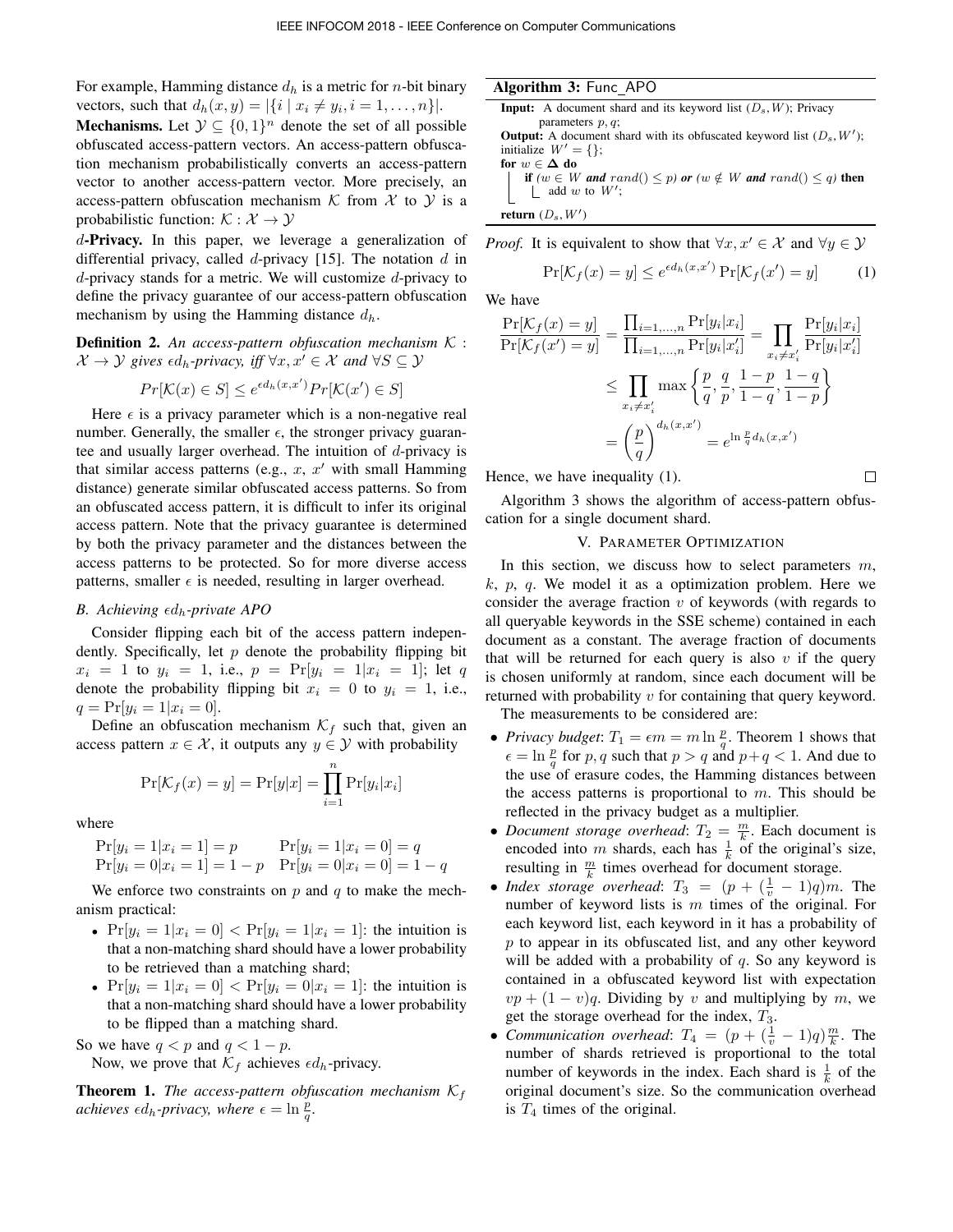- *Recall*:  $T_5 = \sum_{i=k}^{m} C_m^i p^i (1-p)^{m-i}$ . This is the probability, for any matching document, to have at least  $k$ shards returned. The probabilities of recoverability are independent for different documents. Hence, the expected recall, i.e., the percentage of successfully decoded matching documents is  $T_5$ .
- *Precision*:  $T_6 = \frac{vT_5}{vT_5 + (1-v)\sum_{i=k}^{m} C_m^i q^i (1-q)^{m-i}}$ . Similarly, we can get the probability that a non-matching document is successfully decoded,  $\sum_{i=k}^{m} C_m^i q^i (1-q)^{m-i}$ . Weighted by the percentage of matching documents and non-matching documents, we have the precision  $T_6$ .

We can see that these six measurements are all nonlinear functions in  $m, k, p, q$  which is undesirable for optimization problems. Note that for erasure coding, the values of  $m, k$  are always small integers  $(\leq 256$  for the open-source erasurecoding implementation used in our implementation). So it is feasible to enumerate the values of  $m, k$ , such that  $0 <$  $k < m < 256$ , and optimize p, q. This makes measurements  $T_2, T_3, T_4$  linear functions in  $p, q$ .

For the privacy budget  $T_1$ , we propose to set a constant threshold  $\epsilon_0$  that indicates the maximal allowable leakage. So we have a constraint  $T_1 \leq \epsilon_0$ , which can be further translated into a linear constraint for  $p, q$ :

 $p \leq e^{\frac{\epsilon_0}{m}}q$ 

For the recall  $T_5$ , we propose to set a lower bound, or minimal required recall  $\tau_0$ , which should be as close to 1 as possible. So we have a constraint  $T_5 \geq \tau_0$ . However, given  $m, k, T_5$  is still a nonlinear function of p, denoted as  $T_5(p)$ . We found that  $T_5(p)$  is monotonically increasing with p when  $p \geq \frac{k}{m}$ , by proving its counterpart  $1 - T_5 =$  $\sum_{i=0}^{k-1} C_m^i p^i (1-p)^{m-i}$  is monotonically decreasing with p, which can be easily proved by showing the first derivative of each term is negative when  $p \geq \frac{k}{m}$ . Hence, we can use binary search to find  $p^*$  such that  $T_5(p^*) \approx \tau_0$ , so when  $p \geq p^*$ ,  $T_5(p) \geq \tau_0$  is always satisfied. Note that  $p \geq \frac{k}{m}$  implies  $mp \geq k$ , where  $mp$  is the expected number of returned shards of a matching document, and  $k$  is the minimal number of shards for successful decoding. This constraint is reasonable for a high recall. Hence, with a minimal required recall  $\tau_0$ , we derive two linear constraints for  $p$ :

$$
p \ge \frac{k}{m} \qquad \qquad p \ge p^*
$$

For precision  $T_6$ , we exclude it from our optimization since the false positive documents could be easily filtered out by the client. We will give the evaluation results on precision in Section VII-B for completeness.

Now we can formulate the optimization problem for selecting  $m, k, p, q$ : Minimize

$$
\omega_1 \frac{m}{k} + \omega_2 \left( p + \left( \frac{1}{v} - 1 \right) q \right) m + \omega_3 \left( p + \left( \frac{1}{v} - 1 \right) q \right) \frac{m}{k}
$$

subject to

$$
\begin{array}{ll} p\leq e^{\frac{\epsilon_0}{m}}q & p>q\\ p\geq p^* & p\geq \frac{k}{m} \quad 0
$$

where  $\omega_i$ ,  $i = 1, 2, 3$ , s.t.,  $\omega_1 + \omega_2 + \omega_3 = 1$  are weights for each specific measurement.

The goal is to minimize the weighted sum of different types of overhead, given privacy and recall requirements. We found that for given  $m, k$ , the minimum can be reached by setting  $p = p^*$  and  $q = p^* e^{-\frac{\epsilon_0}{m}}$ . So we can enumerate values of  $m, k$ , calculate p, q and corresponding weighted overhead sum, and output the values of  $m, k, p, q$  that achieve the minimum weighted overhead sum.

Interestingly, in the first optimization attempts, we found that the optimal  $p$  was very close to 1. The reason might be that given a recall requirement, larger  $p$  allowed smaller m and  $\frac{m}{k}$ , resulting in smaller overhead. However, such p makes the obfuscated access pattern very close to the original access pattern, leading to quite limited effectiveness of our obfuscation mechanism. Hence, we additionally added a upper bound to p, i.e.,  $p \leq \hat{p}$ . In our evaluation, we set  $\hat{p} = 0.9$ . Another observation was that the weighted sum of different types of overhead was quite consistent with most  $\omega_i$ ,  $i = 1, 2, 3$  settings. So we fixed their values such that  $\omega_1 = 0.3, \omega_2 = 0.1, \omega_3 = 0.6$  in our evaluation.

## VI. IMPLEMENTATION

We implemented an access-pattern obfuscation mechanism as a Java package  $APOSSE<sup>1</sup>$  to support an open source SSE library, Clusion [20], which provides Java implementations of various state-of-the-art SSE schemes. We chose the implementation *RR2Lev* of the basic SSE scheme in [21] as our underlying SSE scheme. For erasure codes, we use an open source Reed-Solomon Code implementation [22] in Java.

Clusion currently provides only local versions of SSE implementations. But it does not affect our implementation, since our proposed obfuscation is done locally in the client side by design. Clusion provides a keyword extraction method to generate a *Multimap* (a data structure from Google Guava that maps keys to values) that maps each keyword to the names of documents that contains that keyword. It also provides BuildIndex, Token and Search algorithms. Note that its Search algorithm outputs the names of the matching documents.

Specifically, we implemented a Java class APOModules to achieve access-pattern obfuscation. It has 3 components:

- erasureCodeEncoding, an encoding function that encodes each document in the collection using Reed-Solomon Code. Each shard is named by its original name followed by the shard number. For example, a document named "foo" will be encoded into shards with names "foo.0", "foo.1", ..., "foo.7" respectively, when  $m = 8$ .
- obfuscateKeywordLists, an access-pattern obfuscation function that takes in a keyword-document  $multimap_1$  and generates an obfuscated keyworddocument multimap<sub>2</sub>. For each  $(kw, doc) \in multimap_1$ , it adds each  $(kw, doc.i), i = 0, \ldots, m-1$ , to multimap<sub>2</sub> with probability p, and for  $(kw, doc) \notin multimap_1$ , it adds each  $(kw, doc.i)$  to multimap<sub>2</sub> with probability q.

<sup>1</sup>https://github.com/donnod/APOSSE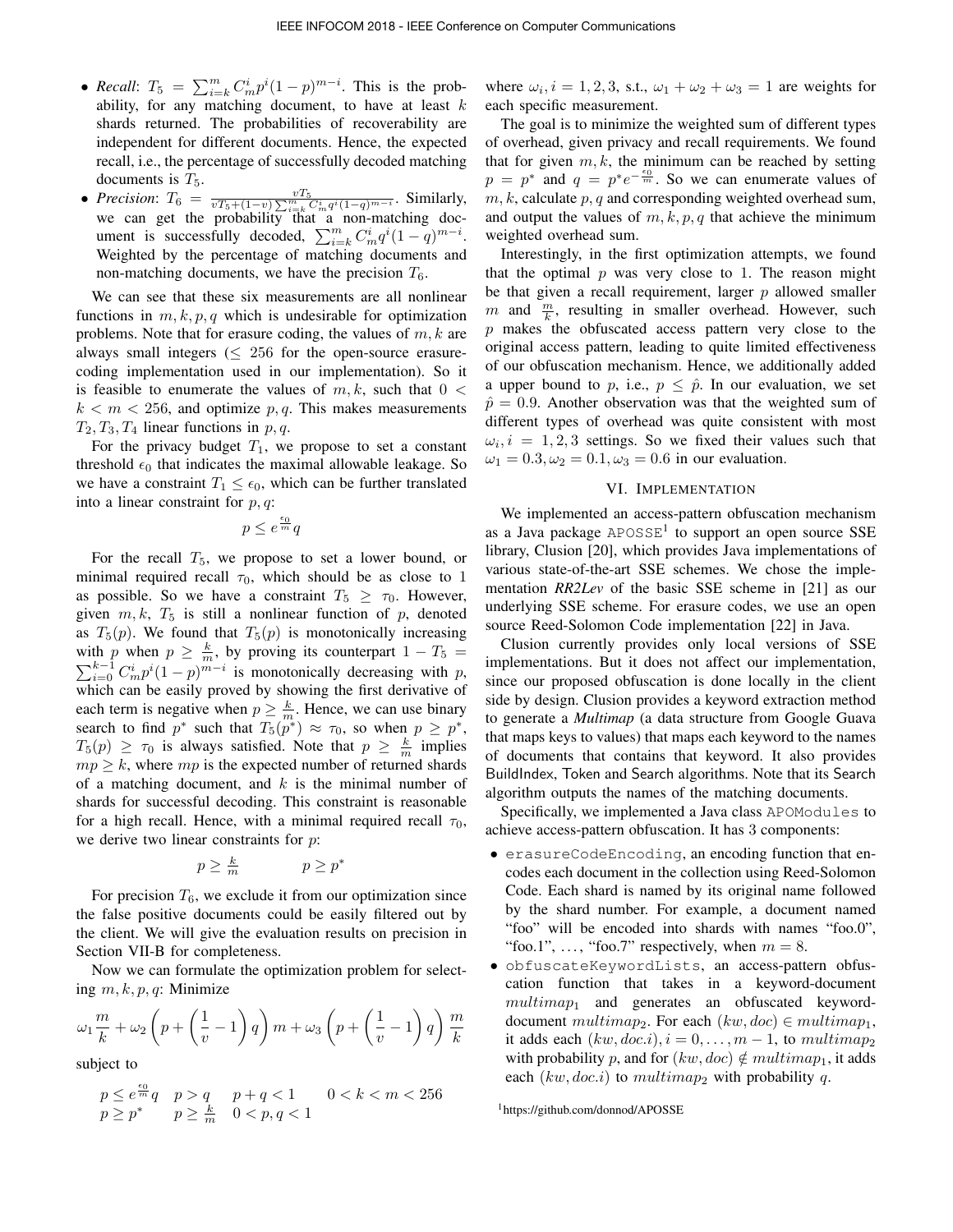• erasureCodeDecoding, a search result decoding function that collects shards of the query results and decodes documents with enough shards.

The resulting SSE scheme with access-pattern obfuscation works as follows: when the client provides a document collection, the default keyword extraction algorithm is called to generate a keyword-document  $multimap_1$  and obfuscateKeywordLists is called to get an obfuscated keyword-document  $multimap_2$ .  $multimap_2$  is provided to the default BuildIndex algorithm to generate a secure index. erasureCodeEncoding is called to produce shards of the document collection. When the client issues a query, a search token is generated using the default token generation algorithm and passed into the Search algorithm. A list of shard names is generated, which is input to erasureCodeDecoding to recover documents to be presented to the client.

## VII. EVALUATION

In this section, we empirically evaluate the effectiveness and efficiency of our proposed access-pattern obfuscation method.

 $\mathbf{a}$ 



 $\overline{22}$  $\overline{24}$  $\overline{\mathcal{U}}$  $\epsilon_0$ 

(b) Improved IKK attack accuracy,

 $\overline{\bullet}$  $Doc$ 

 $\rightarrow$  Index

 $\blacksquare$  Com

with recall  $\geq 99.99\%$ 

 $\mathbf{1}$ 

Overhead(times)

(a) Baseline IKK attack accuracy, with recall  $\geq 99.99\%$ 

 $\alpha$ 



overhead , with recall  $> 99.9999\%$ 



(baseline IKK attacks) (improved IKK attacks) Fig. 4: Security and performance evaluation w.r.t. different

#### *A. Security Evaluation*

We replicated the IKK attack [9] on the Enron email dataset, in which 30109 emails from "sent" folders were considered as the document collection and 500 most common words were used as keywords. We randomly chose 150 queries to be issued by the client. The content of 7 of these queries were known to the adversary  $(4.67\%)$ . The average percentage of keywords contained in each document is  $v = 3.61\%$ . Under this setting, our replicated IKK attack was able to recover 100% of the 150 queries. Next, we considered cases when our access-pattern obfuscation method was applied.

attacks, under different privacy budget threshold  $\epsilon_0$  settings

*1) The Baseline IKK Attack:* We first replicated the original, unmodified IKK attack on obfuscated dataset and accesspatterns. The attacks were effectively mitigated with roughly  $1.6\times$  of communication overhead, which is similar to the padding countermeasures implemented in [9], [10]. However, we believe these results were due to the adversary's unawareness of the existence of mitigation methods. To better evaluate our approach, we further assume the adversary knows the existence of our defenses, including the parameters,  $m, k, p, q$ . However, we assume the correlation between the shards and their original documents remains unknown. This is reasonable when the sizes of shards are the same and the encrypted shards are outsourced in random order. By simply observing the obfuscated access patterns of a limited number of queries, it is very difficult for the adversary to figure out the linkage between the shards and their original documents. We will relax this requirement in the next section.

In particular, we considered a *baseline IKK attacker* whose strategy is to use the obfuscation parameters and her *a priori* knowledge of the document collection to generate a cooccurrence matrix that could better represent the relationship between keywords and the obfuscated access patterns. Specifically, the adversary simulates the obfuscation process multiple times and computes an average co-occurrence matrix from these simulated obfuscated access patterns. With this adjusted co-occurrence matrix, the adversary continues to perform the rest of the original IKK attack.

The obfuscation parameters were selected to achieve a recall greater than 99.9999% and the minimal weighted overhead sum according to Sec. V, under privacy budget threshold  $\epsilon_0$ ranging from 50 to 450. The results of the *baseline IKK attack* against this obfuscation scheme is illustrated in Fig. 4a, where the x-axis shows various values of  $\epsilon_0$  and the y-axis shows the accuracy of query recovery. We can see that with  $\epsilon_0 \leq 200$ , the *baseline IKK attack* can be effectively mitigated.

*2) The Improved IKK Attack:* Now we consider the cases when the adversary can successfully figure out which shards belong to the same documents. This is possible when the shards of different original documents are different in size, or when the obfuscated SSE is a dynamic SSE scheme (which leaks such information when uploading a single document thus all its shards—at the same time). The improved IKK adversary is much stronger as she knows every detail of the obfuscation (except for the random values generated to flip bits of access-pattern vectors), which enables her to infer the original access patterns and calculate a more accurate cooccurrence matrix.

Specifically, the adversary firstly groups together shards from each original document and infers the original access patterns of the document as follows: As each document is encoded into  $m$  shards with the same keyword lists, the original access pattern of the document is an  $m$ -bit vector with all 0s, denoted as  $x_{zeros}$ , or all 1s, denoted as  $x_{ones}$ . By observing the obfuscated access pattern of the shards, which is also a m-bit vector  $y$  (with b bits equal to 1), the adversary applies Bayesian estimation on the original access pattern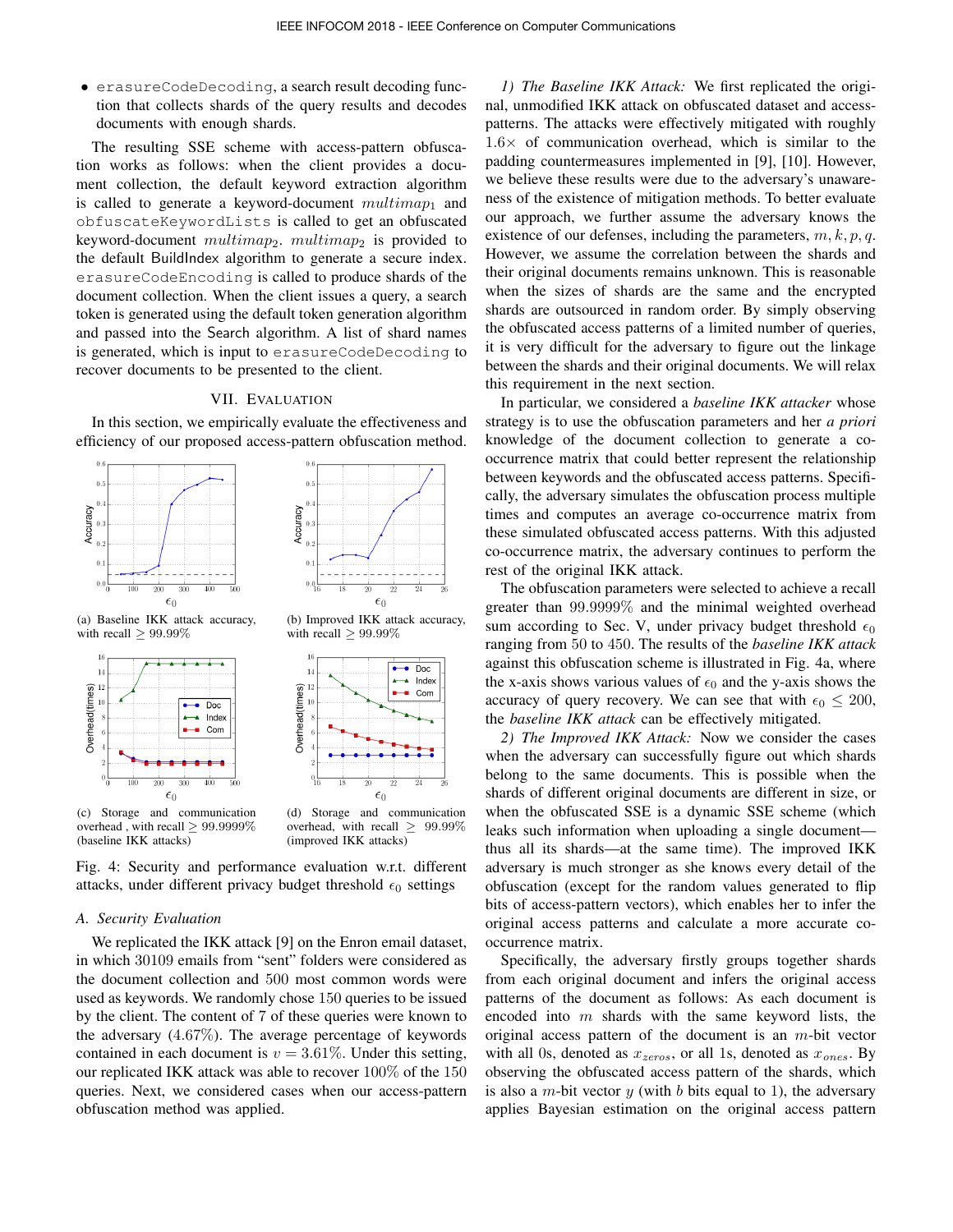$x \in \{x_{zeros}, x_{ones}\}\$  by comparing the posterior probabilities  $Pr[x_{zeros}|y]$  and  $Pr[x_{ones}|y]$ . Using Bayesian Theorem, we have

$$
\Pr[x|y] = \frac{\Pr[x]\Pr[y|x]}{\Pr[y]} = \frac{\Pr[x]\Pr[\mathcal{K}_f(x) = y]}{\Pr[y]}
$$

which is equivalent to compare

$$
\Pr[x_{zeros}] \Pr[\mathcal{K}_f(x_{zeros}) = y] = (1 - v)q^b (1 - q)^{m - b}
$$
  
\n
$$
\Pr[x_{ones}] \Pr[\mathcal{K}_f(x_{ones}) = y] = v p^b (1 - p)^{m - b}
$$

Under the same parameter settings used to defeat the *baseline IKK attack*, the *improved IKK attacks* achieved almost 100% attack accuracy. To mitigate this attack, we lowered the recall requirement from 99.9999% to 99.99% and chose a lower privacy budget threshold ranging from 17 to 25. The resulting attack accuracy of this *improved IKK attack* is shown in Fig. 4b. We can see that with  $\epsilon_0 \leq 20$ , the attack accuracy can be reduced greatly.

## *B. Performance Evaluation*

We evaluate the performance of our mechanism in three aspects. First, we calculate the storage and communication overhead under different parameter settings. Second, we report the precision of the retrieved documents. Third, we measure the latency of the SSE due to access-pattern obfuscation.

*1) Storage and Communication Overhead:* The document storage, index storage and communication overhead under different parameter settings of both the *baseline IKK attack* and the *improved IKK attacks* (with the corresponding recall) are shown in Fig. 4c and Fig. 4d, respectively. In Fig. 4c,  $m = 10, k = 3$  for  $\epsilon_0 = 50; m = 13, k = 5$  for  $\epsilon_0 = 100$ ; and  $m = 17, k = 8$  for  $\epsilon_0 \ge 150$ . p ranges from 0.886 to 0.899 and q ranges from 10<sup>−</sup><sup>2</sup> to 10<sup>−</sup><sup>12</sup>. To defeat the *baseline IKK*  $adversary$ , roughly  $2 \times$  of original communication workload is enough. In Fig. 4d,  $m = 6, k = 2$  for all simulated  $\epsilon_0$ values. p equals to 0.887 and q ranges from 0.052 to 0.014. To mitigate the *improved IKK adversary*, roughly  $5 \times \sim 6 \times$ of original communication workload is needed. To defeat these two attacks while meeting the recall requirements, the document storage overhead ranges from  $2 \times$  to  $3 \times$ , and the index storage overhead ranges from  $10\times$  to  $15\times$ .

*2) Precision:* In the experiments for defending against the *baseline IKK attack*, the precision exceeded 99.9% for all parameter settings. For *improved IKK attack*, Fig. 5 shows the precision under different privacy budget threshold  $\epsilon_0$  settings, with the recall  $\geq$ 99.99%. A precision less than 60% is needed to effectively defeat the *improved IKK attack*. But as the client sees the decoded documents in plaintext,



Fig. 5: Precision under different privacy budget threshold  $\epsilon_0$  settings, with recall rate  $\geq 99.99\%$ 

filtering false positives on the client side is straightforward.

TABLE I: Runtime overhead of the obfuscation mechanism

|                                | original  | <b>bIKK</b> | iIKK           |
|--------------------------------|-----------|-------------|----------------|
| m                              | N/A       | 17          | 6              |
| $\boldsymbol{k}$               | N/A       | 8           | $\mathfrak{D}$ |
| $\boldsymbol{p}$               | N/A       | 0.89999     | 0.88703        |
| $\boldsymbol{q}$               | N/A       | 6.997E-6    | 0.04416        |
| # of original (kw, doc) pairs  | 607837    | 607837      | 607837         |
| obfuscation in setup phase     | N/A       | 107.97 s    | 103.92 s       |
| # of resulting (kw, doc) pairs | 607837    | 9301129     | 7071015        |
| index building time            | 6.09 s    | 46.09 s     | 36.77 s        |
| shards encoding time           | N/A       | 30.87 s     | 9.72 s         |
| search time per query          | $3.91$ ms | 54.51 ms    | 38.52 ms       |
| decoding time per query        | N/A       | 113.77 ms   | $104.12$ ms    |

*3) Runtime Overhead:* We measured the induced access latency of our obfuscation scheme on a server with Intel Xeon 2.3GHz E5-2630 processors and 16GB memory. We run our implementation with Enron email dataset with two parameter settings, one for each attack (bIKK stands for the *baseline IKK attack* and iIKK stands for the *improved IKK attack*), and compared the access time with that of the original SSE schemes. The results are shown in Table I. The search time per query and decoding time per query is measured by taking the average of 150 randomly selected queries. Since our implementation of SSE is a local version, no network latency was measured. We can see that the runtime overhead for BuildIndex increases with the index storage (represented by the resulting number of keyword-document pairs). Since the setup process will be performed only once, this runtime cost can be amortized. For search phase, less than 200 milliseconds is needed to query a large secure index and decode the result.

## VIII. RELATED WORK

## *A. Query Recovery Attacks against SSE*

Islam, Kuzu, and Kantarcioglu [9] demonstrated that an honest-but-curious server could guess the user's queries when the content of (almost) the entire database is known. Cash et al. [10] categorized the leakage into four levels, i.e.,  $L_1, L_2, L_3, L_4$ , with  $L_1$  being the least leakage (e.g., leaking only the access patterns). They also improved the IKK attack to make it more efficient when additional information, i.e., *a prior* knowledge of the sizes of search results, is known. Zhang et al. [23] introduced file-injection attacks against dynamic SSE schemes, in which an active adversary injects files of her choice to the dataset and learn the user's queries by observing the access patterns of the injected files. Their attack assumes an active adversary, while our mechanism considers only a passive adversary.

More distant from the threat model we consider in this paper, Kellaris et al. [24] generalized the leakage model of access patterns and communication volumes and proposed generic reconstruction attacks on systems supporting range queries. Rather than focusing on file-based access pattern leakage, Ritzdorf et al. [25] studied block-based access pattern leakage in deduplicated storage systems.

Besides access-pattern leakage based query recovery attack, Liu et al. [26] demonstrated that query content could be recovered when the attacker observes search patterns (whether two issued queries are searching the same keyword), and